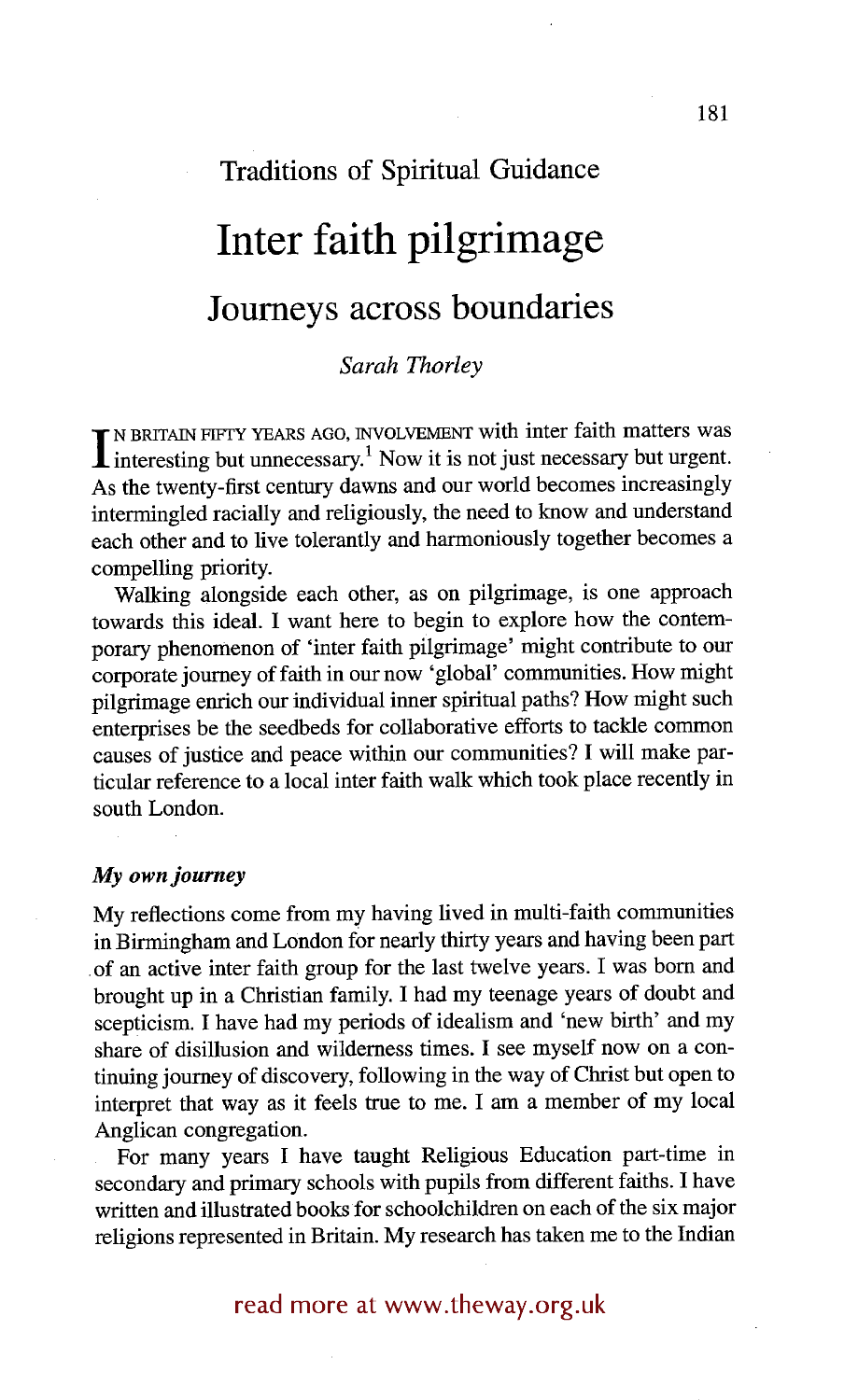# 182 TRADITIONS OF SPIRITUAL GUIDANCE

subcontinent three times and to many hidden comers of our inner cities as well as to some unexpected countryside retreats. What began as part of my professional life, has become part of my personal spiritual journey.

I am often asked how all of this has affected my Christian beliefs. Thirty years ago I did not know if we were all talking about the same God. I have become convinced along the way that we are – although we call the Divine by different names and follow different paths towards our vision of God. That is not, however, to ignore that there are profound differences in the *concept* of God. My own Christian faith has been challenged and deepened and my spiritual life enriched and enlarged by my encounters with each of the faiths. At the same time, I have also found myself sitting lighter to the institution of the Church and to some aspects of 'Christianity'. There has been much necessary reading, study and research, but for me the real and lasting richness has come through experiences of talking to, and being with, people as they practise their faith.

## *A Christian on a Hindu pilgrimage*

In 1991 my eleven-year-old son and I were privileged to accompany a Hindu family from London on a pilgrimage, via Bombay, to the source of the River Ganges. This was a pivotal experience for me. I was confronted by so much, in another religion, that seemed to take me beyond anything in my own experience of religion. Could it be anything other than an exotic travel adventure?

In Rishikesh, the pilgrimage and ashram centre north of Hardwar (and still nearly 300 kilometres from the source), we found ourselves among a stream of pilgrims from every corner of India, converging on this most sacred spot on this most sacred river. We walked from one holy shrine connected with the stories of Siva and Rama and the gods and goddesses, to the next. We mingled with the mostly barefoot pilgrims, many of whom had walked hundreds of miles to get here, and with gaunt ascetic *sadhus* who carried nothing but a staff and bowl. And, of course, there were the implacable, loitering cows.

Along the way were colourful religious souvenir stalls, horoscope tellers, refreshment booths and snake-charmers. Women broke into bhajans of devotion at their first sight of the Ganges; believers stood knee-deep in the river and reverenced creation in the mighty Himalayan mountains and the swirling waters, as they fulfilled a lifetime's longing to be in this place. Walking alongside our Hindu friends as they were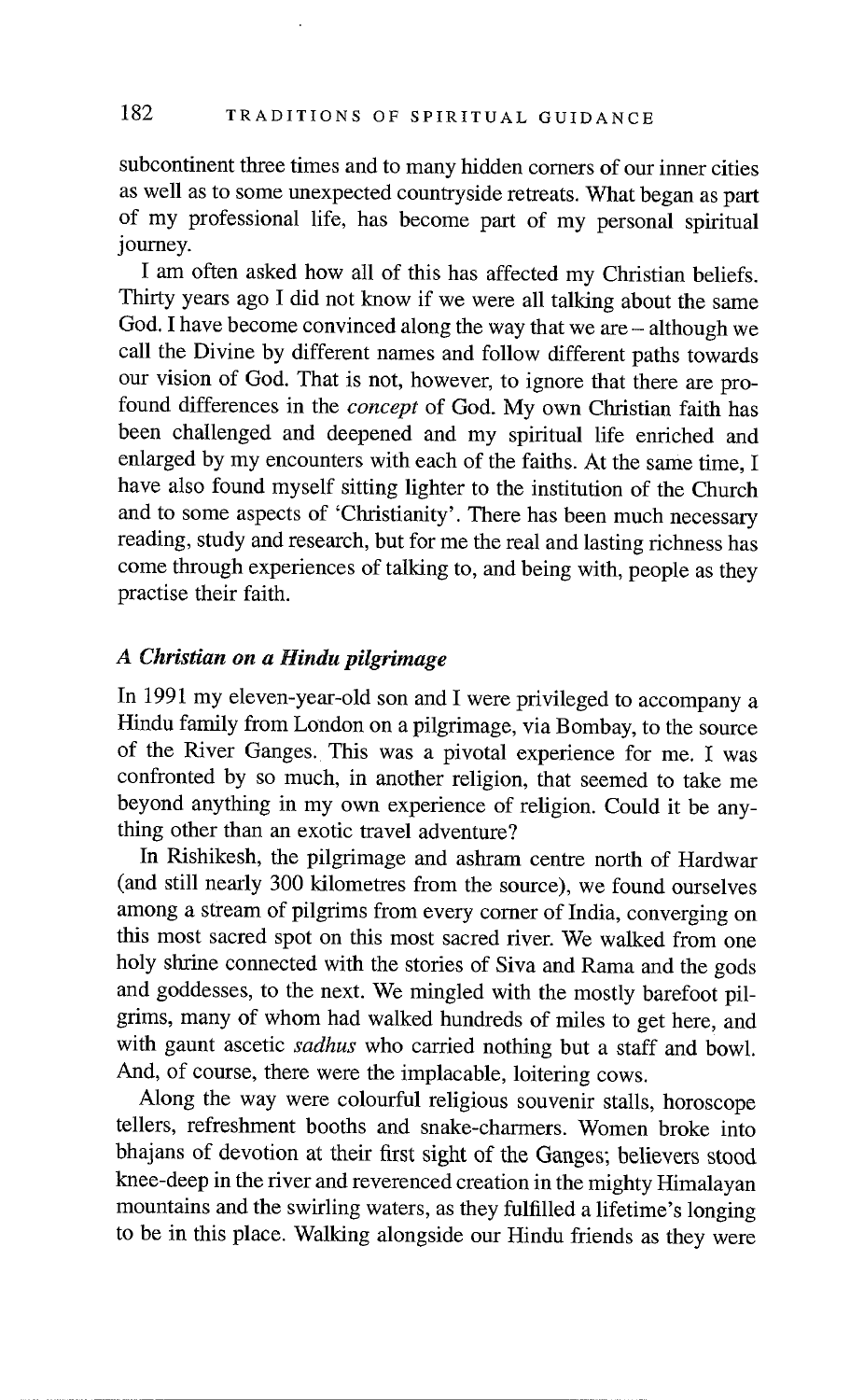experiencing *darshan* – literally 'sight' – of the gods, being in the presence of the very essence of the Divine, I also felt myself in touch with God, with the Divine, with Brahman.

Perhaps it was here that I understood at a deep level that God cannot be limited. It was not that I had been converted from one vision of God to another, nor that my beliefs had been supplanted by new beliefs (indeed many of the details of the rituals which I witnessed made no sense to me). Rather, being alongside people in their devotions was both infectious and challenging. I was discovering new ways of glimpsing God, expanding the possibilities for experiencing God.

It was indeed for me more than an exotic travel adventure. That journey continues to affect the way I respond to encounters with people of other faiths. It has, moreover, made me want to explore the Christian tradition of pilgrimage. As we left Rishikesh, on the last stage of the perilous road deep into the mountains and up to the source of the River Ganges, I asked, 'Shall we be following the Ganges all the way now?' Our friend Jayesh replied, 'Ganga-ji will be with us all the way now'.2 A subtle but profound difference.

#### *What is pilgrimage?*

This was a question with which the committee members of the South London Inter Faith Group (SLIFG) found ourselves wrestling, as we planned our own locally based inter faith 'pilgrimage'.3 What *is* pilgrimage? What does it mean within each different faith? Could we have an inter faith pilgrimage? Does the concept of pilgrimage hold enough common ground to be an appropriate word to use in an umbrella way for an inter faith activity?

Certainly it is an emotive word which conjures up very specific ideals, images and actions for religious people. It might attract some, but it might deter others. Say the word 'pilgrimage'. What immediately comes into your mind? Mecca? Lourdes? Or medieval Crusades?

The definition given in *The dictionary of religions,* edited by John Bowker, tells us that pilgrimage is:

the literal or metaphorical movement to a condition or place of holiness or healing. Pilgrimage may be interior or exterior. Interior pilgrimage is the movement of a life from a relatively abject condition to the goal (ultimate or proximate) in a particular religion... Exterior pilgrimage is a journey to some place which is either itself associated with the resources or goals of a religion, or which is the location of objects which may assist the pilgrim  $-$  e.g. relics.<sup>4</sup>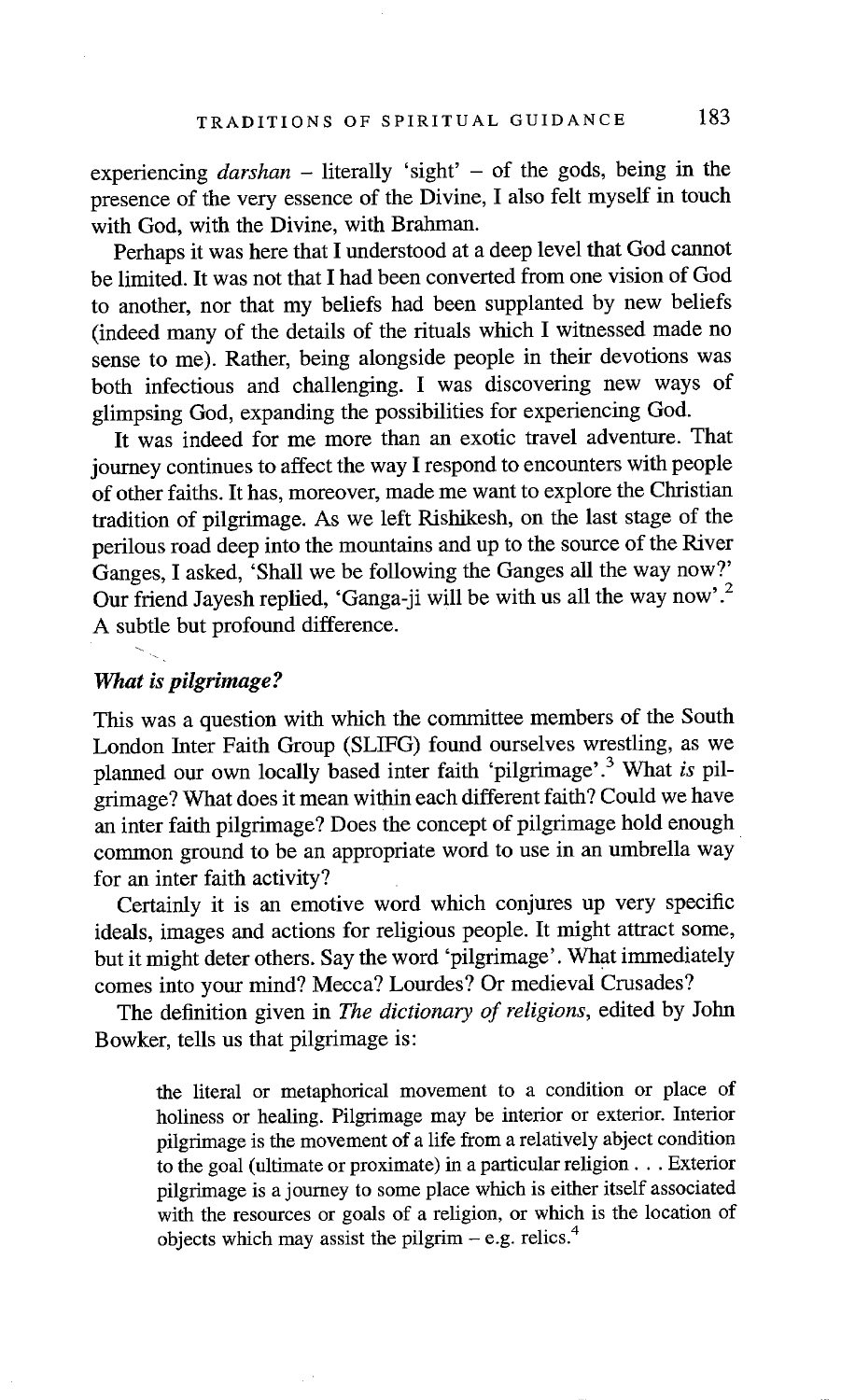In all the great religions of the world these two dimensions - interior and exterior – are intimately related. It is, for example, incumbent on every adult Muslim, of sound mind and with sufficient funds, to take part in the annual pilgrimage or Haj to Mecca once in his or her lifetime. It lasts from ten to thirteen days with prescribed rites and rituals in and around the mosque at Mecca and in Medina where the Prophet Muhammad's tomb is situated. The Haj has a strong emotional appeal and great symbolic value in demonstrating the international solidarity of all Muslims and submission to Allah.

In Hinduism an interior pilgrimage is made through meditation. The phenomenon of exterior pilgrimage is dramatically obvious in the constant movement of people in every part of India. In a sense the whole of India is a place of pilgrimage because the divine power is present in all places; pilgrimage evokes the divine. The River Ganges, and places along its banks, is perhaps the most sacred of pilgrimage destinations. Choice of pilgrimage is a very individual matter, although often whole families travel together and there are particular rituals to follow in each place.

Sikhs tend to stress interior pilgrimage, and Guru Nanak himself said that going on pilgrimage conveys no special merit. Rather, he said, 'there is no place of pilgrimage like the guru who alone is a well of compassion and contentment<sup>5</sup>.<sup>5</sup> In fact, many Sikhs do make pilgrimages, especially to the Golden Temple in Amritsar and to other places associated with the Ten Gums.

The interior pilgrimage of meditation is one of the defining practices of Buddhism. But for Buddhists too the sites which evoke the memory of the Buddha in north India are major centres of pilgrimage. For Mahayana Buddhists in Japan and China, mountains linked with *Bodhisattvas are* locations for pilgrimage; tombs of famous teachers have also become venues for pilgrimage throughout the world. A more recent focus of exterior pilgrimage is provided by the peace pagodas, erected by monks and nuns of the Japanese Buddhist Order, Nipponzan Myohoji.

In the days of the Temple in Jerusalem, thousands of Jews, from Israel and the Diaspora, converged on Jerusalem for the major festivals. Since the destruction of the Temple, the longing to be in Jerusalem endures. 'Next year in Jerusalem' are the words uttered at the end of the annual Passover festival and on the Day of Atonement. Nowadays the only remaining wall of the Temple, the 'Western' or 'Wailing' Wall, has become the focus for Jewish pilgrimage. In recent years, Yad Vashem, the Memorial of the Holocaust, and some other places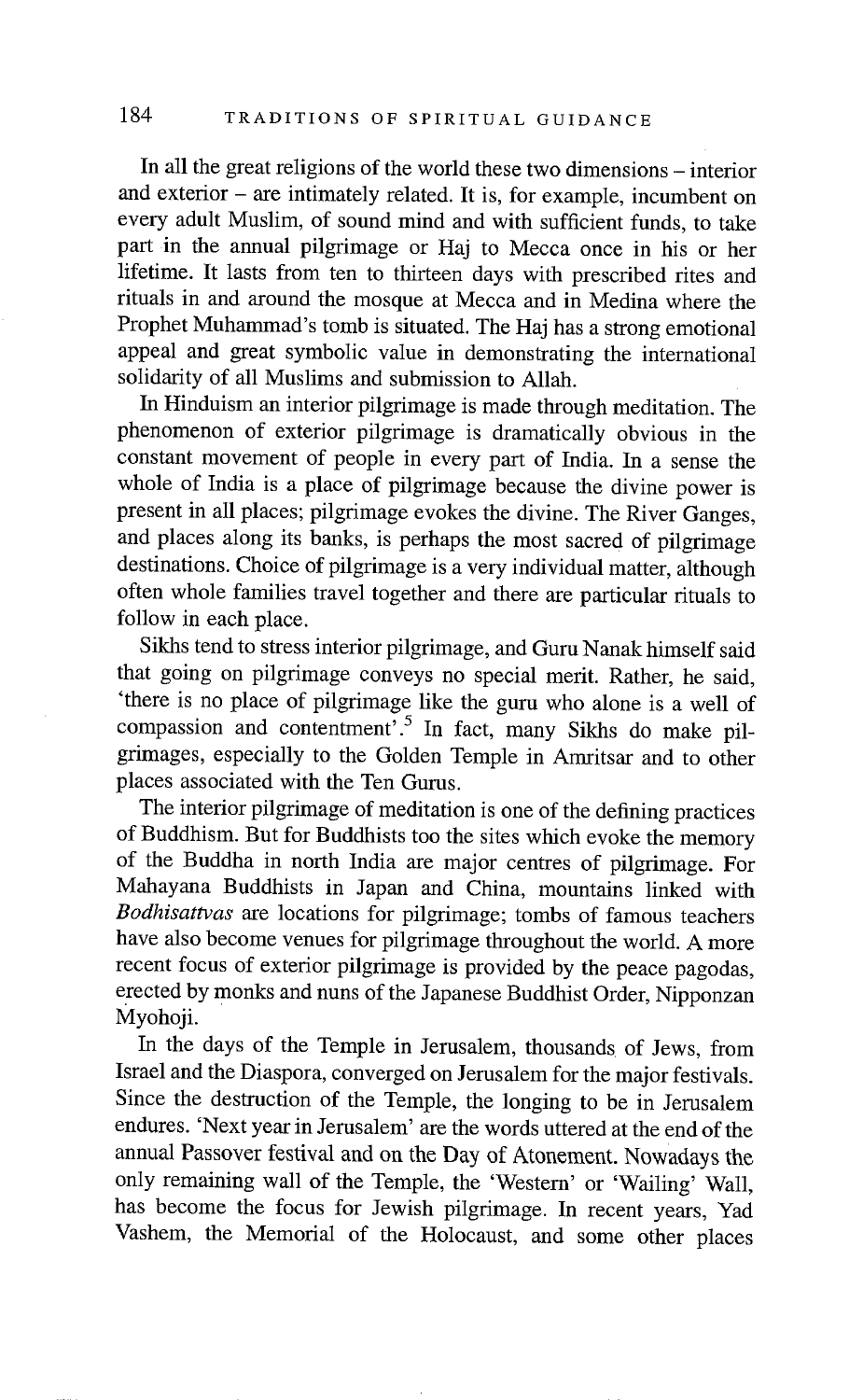associated with the tragedy have taken on the nature of pilgrimage sites. As with the many forms of pilgrimage in the Christian tradition, sites associated with the most important formative memories of a tradition exercise a powerful emotional appeal.

# *Planning an inter faith walk*

Did our local event merit this word 'pilgrimage' ? Perhaps it was too big a claim for what we planned to do. Perhaps people would be affected by their own personal convictions and prejudices and either be deterred from coming or bring unrealistic expectations to the occasion. In the end we settled for the neutral (or was it just safe?) word 'Walk'  $-$  an Inter Faith Walk.

'Why did we do it? Our local walk was to be one of the bi-monthly events organized for the members of our Inter Faith Group. Our membership of around 200 includes people of different religions  $(hough predominantly Christian) - or none.$  We hoped also to enable connections between different faith leaders and their communities in a limited geographical location. The walk together might provide an opportunity for someone who was too shy to enter an 'other' place of worship alone to do so with a group. It would involve meeting and talking with each other and it would include hospitality. It would be a public witness to the possibility of inter faith harmony rather than division and strife. It might possibly be the start of closer liaisons or acquaintanceships - people living in the same locality might recognize and speak to each other afterwards in a shop or on a bus. It might even lead to further local meetings to take up issues of common concern.

How did we do it? Four months beforehand we planned a route and visited the relevant places of worship. We made contact with the leaders, negotiated a date and discussed what activities might occupy the forty minutes or so that we would spend at each place. Later we made publicity flyers with a map and times and public transport details. We distributed them to SLIFG members and to all the local places of worship we could locate within a mile radius of our walk and posted them in strategic positions such as newsagents, the library, the doctors' surgery. We made placards to carry on the day, declaring who we were, and information leaflets to hand out to curious passers-by. We notified the police and local press and diocesan bulletins.

Two weeks before the event the leaders of the different places of worship joined with the SLIFG committee members for a meal. Most had never met each other before. We asked them to encourage members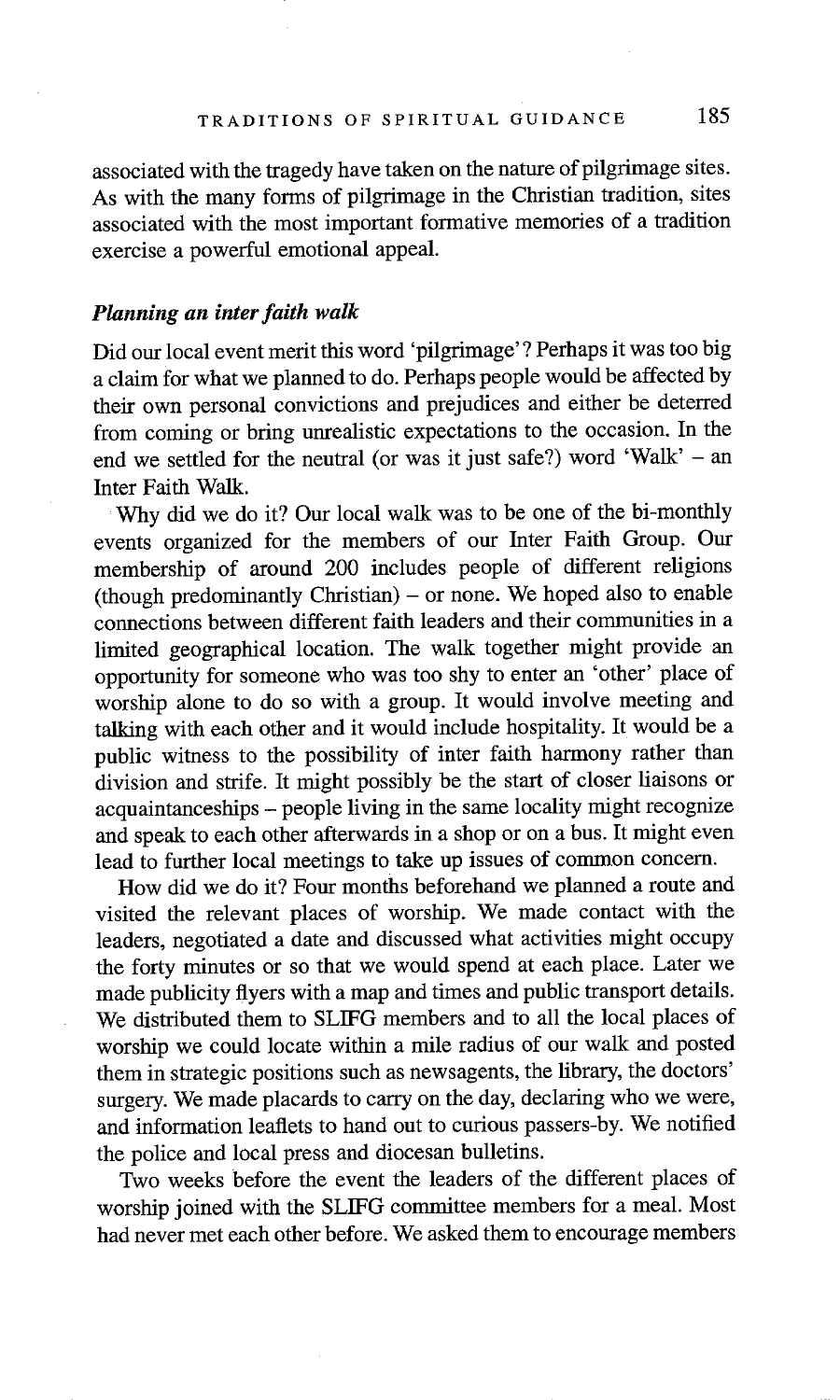# 186 TRADITIONS OF SPIRITUAL GUIDANCE

of their congregations to join in the walk. On the day we bought bunches of flowers to offer at each place of worship as a token of our appreciation for the hospitality we would receive.

## *Walking together*

On the day faces popped out of windows and heads turned as over a hundred of us walked through the streets as a witness to our hope for peace and understanding between the faith communities. Hidden surprises and riches awaited us behind some of the bricks and mortar of south London: the old Co-Op furniture store, the one-time High Street cinema, the well-known red brick Post Office, the former Methodist church, were no longer what they once were.

We were generously welcomed at Christian churches, Hindu and Sikh temples and Islamic centres. We listened to sacred words in Sanskrit, Arabic, Gurmukhi and English accompanied by cymbals, harmonium, organ, flute, guitars, drums and gospel music. We were privileged to be present at the blessing of a new-born baby and at a vibrant and colourful wedding at the Hindu temple. We enjoyed the impressive discipline of midday prayers at the Islamic centre. We listened to a peaceful reading of the Guru Granth Sahib at the Sikh gurdwara. We enjoyed the exuberant singing of gospel songs with the black Pentecostal Christian congregation. At the Shi'a Islamic centre we were taken on a pilgrimage (in slides) to the sacred Shi'a shrines in Iraq, and the day ended at an inspiring multicultural mass at the Roman Catholic Church of St Anselm packed with Christians of many different nationalities.

'Well, I never knew all this was in my back yard!' one local resident who joined the walk was heard to comment. 'I'd never have dared go in there on my own,' said another.

Through all the richness of contrast and diversity, wherever we went there was the common thread, the powerful focus on the one transcendent God. Conversations between us raised many questions. Some barriers were breached and some learning, trust and healing begun. I spoke to a Sikh who had lived here for twenty years and never been into a church; he was not sure he would be welcome. A Christian priest told me he had not been into the mosque ten minutes walk from his church; he was afraid the Muslims would be hostile.

I talked with a Hindu about how we bring up our children in our respective faiths. I talked with a Methodist who had spent seven years in Sri Lanka studying Christian/Buddhist relations. I spoke with a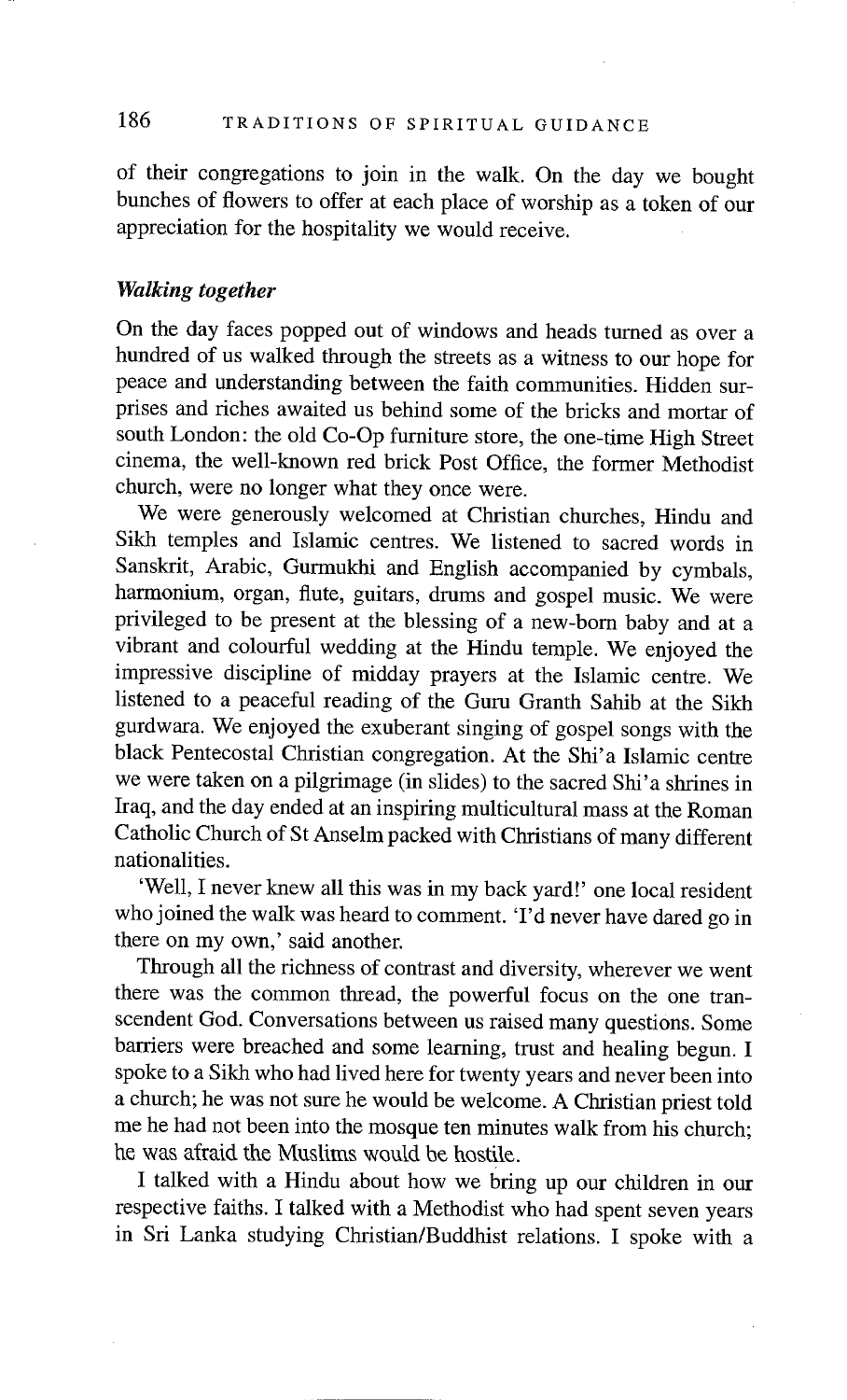Quaker and his Jewish wife about euthanasia and to a Malaysian sitar player - a pupil of Ravi Shankar. I chatted with a Japanese monk who looks after the Peace Pagoda in Battersea Park and to a Jesuit priest. I even had a long discussion with a Sikh about whether salvation comes by grace or good works!

#### *Personal challenges and risks*

In our debriefing afterwards the committee members discussed what we had learned from the event. We acknowledged the limitations. Inevitably as a one-off event it was superficial; it only scratched the surface. Is a little knowledge worse than none? Did we make proper use of people's hospitality? Did it raise hopes of something longer term which we, as a group, would not be able to follow through?

Could such an enterprise actually deepen divisions and rifts between liberal and fundamentalist or orthodox branches *within* each religion? For example, between Quakers, who are usually active in promoting inter faith dialogue, and some branches of evangelical Christians, who would promote it only as an opportunity for conversions? On the other hand, it was argued, by becoming more open to others might we not become more tolerant of those who differ from us in our own tradition?

We debated whether we, as a group, had the same vision of what inter faith is all about. Certainly none of us had conversion as any part of our purpose. Most of us felt strongly that we wanted to maintain our own unique faith identities and traditions. We saw the aim as educating ourselves and building bridges of understanding between people of different religions. But there were also those who seemed to feel that the ultimate aim must be to move towards one universal religion.

We also recognized the danger of stereotyping. It needs to be said that this experience of this particular Hindu temple on this particular day is only one of many ways of being a Hindu, of practising Hinduism. The Hindu 'pilgrim' among us needs to realize that our visit to the Black Pentecostal church exemplifies one of many ways of being a Christian, of practising Christianity. Similarly, the visits to a Quaker meeting house or a Roman Catholic church would be quite different experiences but still Christian. The day, we agreed, was just a beginning.

#### *More personal considerations*

And what about each of us as individuals? How will crossing these inter faith boundaries of exploration affect my own personal spiritual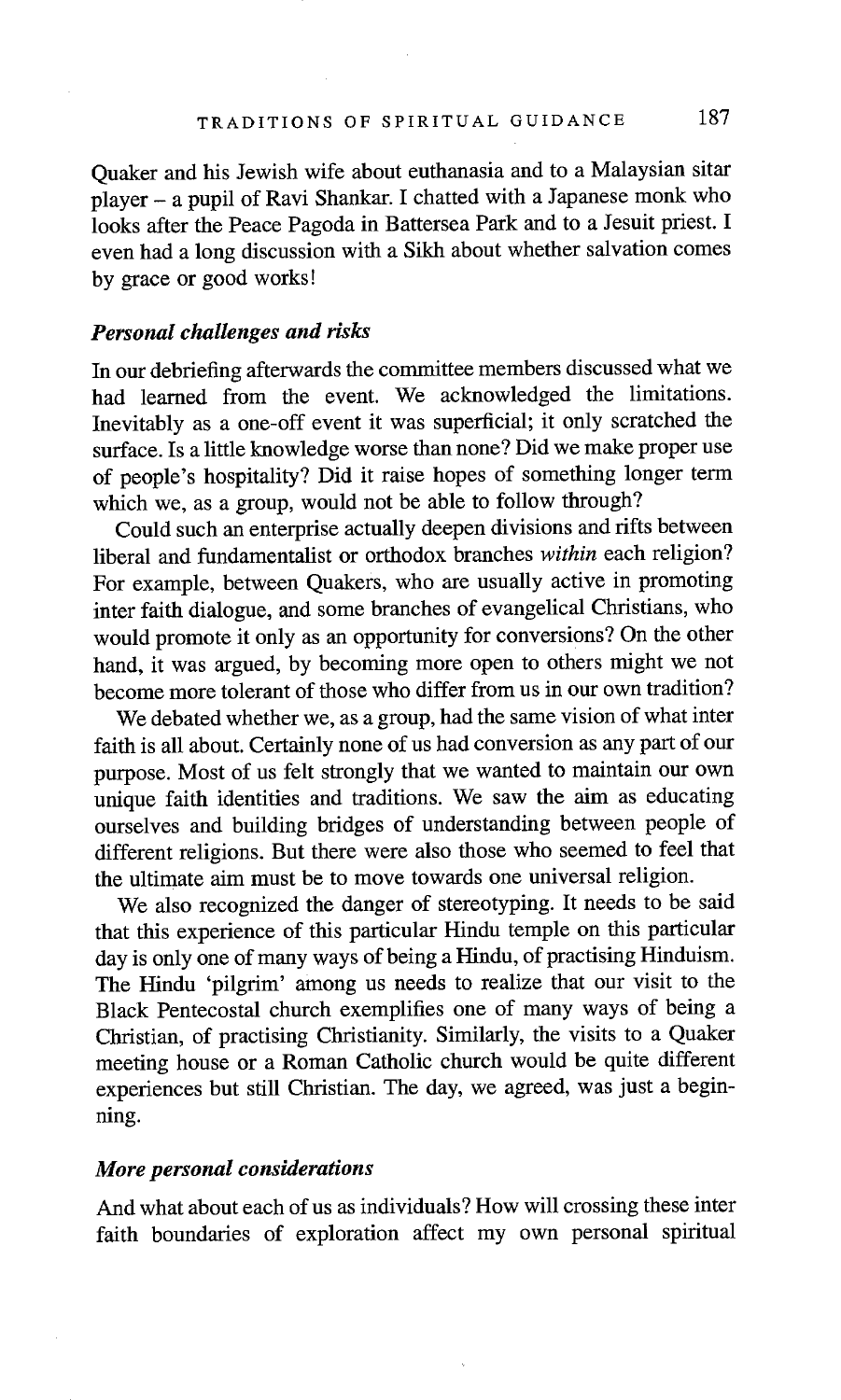journey, my own understanding of my Christian faith? Will it dislodge me from the security of my traditional faith base? Will it distance me from some of my conventional religious family and friends? Will it challenge me to look more closely at aspects of my own faith? How will it feel to see my faith and practice through the eyes of my 'other faith' neighbour? Could it make me defensive? Might it not cause me to bend over backwards to accept everything and lose my integrity? Perhaps it will change my beliefs fundamentally  $-$  or influence and enrich them creatively? Do I *want* to be changed?

Finding common ground in inter faith dialogue is not an easy option. Peter Bishop is a teacher and Methodist minister. In his illuminating book, *Written on the flyleaf,* he describes vividly how his own Christian faith and practice have been richly influenced by seven years ministry in South India and subsequent years in Britain studying Indian religions. He writes of how true dialogue always involves risk:

To engage in genuine discussion with people of other faiths is for all participants to risk change: to risk changing one's own perceptions of other faiths; to risk a change in the understanding of one's own faith **•..** Dialogue requires a willingness to declare one's own faith but also to acknowledge that the consequences of any act of dialogue for any of the participants are in the hands of God. 6

This reflection suggests that attention needs to be paid to the spiritual benefits of pilgrimage. We need to think not just about the concept of journey, and the experience of leaving behind our routine lives to focus on God for a span of time, but also about the witness which a crowd of people walking together gives to values of equality and community. No pilgrimage is undertaken in isolation; it is always an interaction, a journeying together. It is difficult to avoid speaking to each other on an inter faith walk; indeed it is a rare occasion when it is socially acceptable to talk about your own beliefs and matters of faith. Such a journey can transcend language barriers; we may not understand the words as they are read in Sanskrit from the Hindu scriptures or in Arabic from the Muslim Qur'an but we can sense the sacred. We can allow the reverence and devotion of the believers, as they sing hymns or pray prayers, to make its impact upon us. Words can sometimes be a barrier to God. 'I hope I shall never understand the birds' is a line in a poem written by a Quaker friend of mine.<sup>7</sup>

Nor should the aspect of encouragement which we give to each other be forgotten. The faith of others rubs off on us and can enable us to find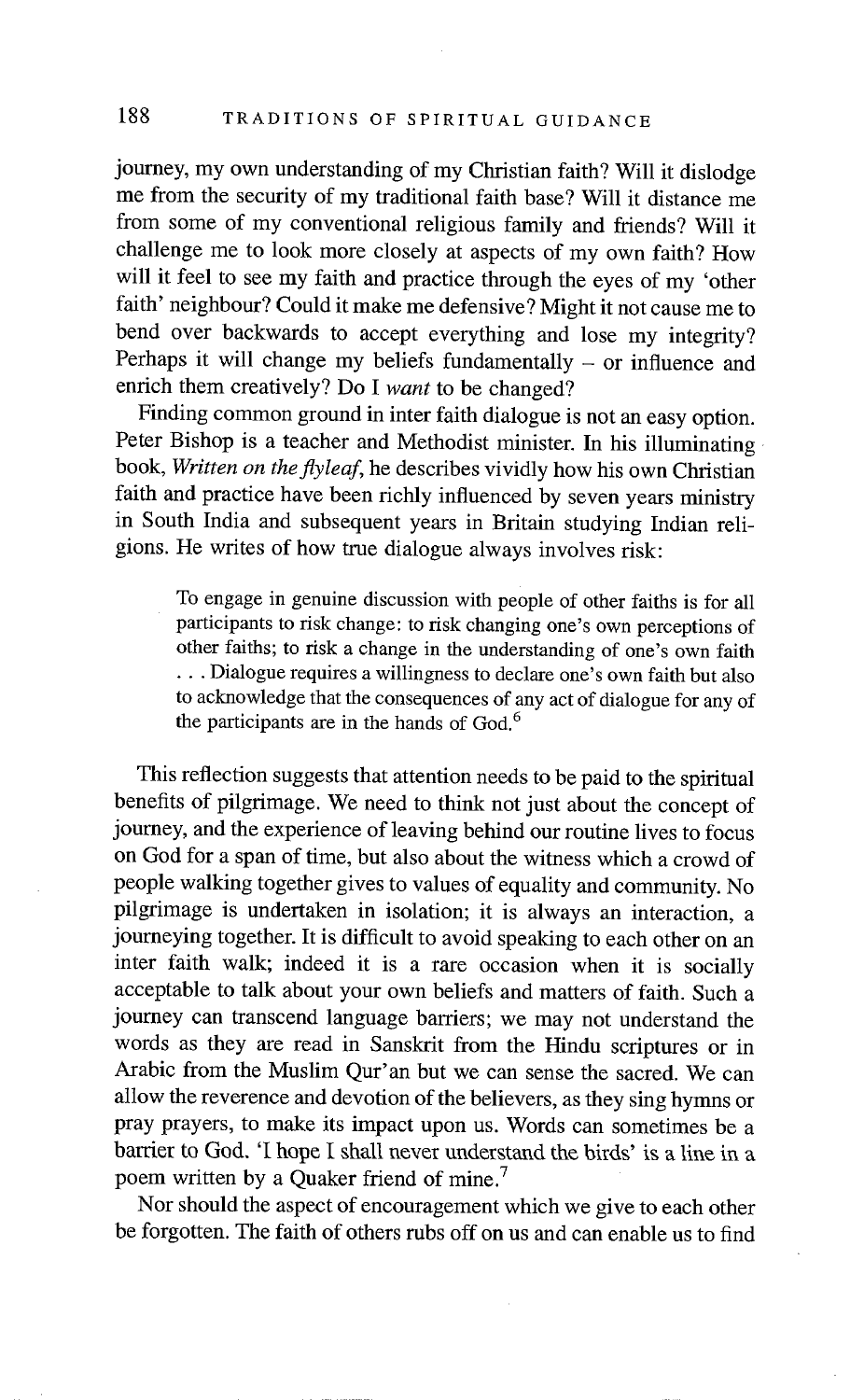common ground. Many of the places may seem very alien to us at first, but there are also many things we find we have in common - for a start, candles and light as symbols, and teachings about loving our neighbour. We can begin to see ways in which we might work together for the common good. In all this there is an element of ritual, and elements of tradition and history. We are following in the footsteps of faithful people over the centuries - although, of course, on an inter faith walk we are breaking new ground. But our feet are always treading thresholds sacred and traditional to others.

And incidentally, it's educational! It's a learning experience both literally (in terms of what we learn *about* other faiths) and spiritually (in the exchange of ideas, learning *from* other faiths). We have an opportunity to appreciate the differences both within our traditions and between them. It is temperamentally natural for some people to prefer silence to noise, discipline to spontaneity, ritual to improvisation, tradition to experiment, ordained leadership from the front to democratic lay leadership. All of these differences are relevant to denominations within each faith as well as between each faith. On an inter faith walk we have some wonderful glimpses of the sheer variety of ways in which we express ourselves in relation to the Divine.

Peter Bishop writes, from the breadth of his experiences, that it is delightful to discover 'that techniques and insights [used in prayer and meditation] may be borrowed and lent across boundaries of different religions without there necessarily being any threat to a particular faith practised within its own cultural, social or historical context'.<sup>8</sup> This is indeed a liberating discovery.

# *The courage to journey together*

And so perhaps, after all, we should have the courage to use the word 'pilgrimage'. Our dictionary definition read: 'the literal or metaphorical movement to a condition or place of holiness or healing'. At its best, this is what an inter faith walk should be. I am weary of endless talk of 'comparative religion' and value judgements. It is high time we journeyed together in a spirit of openness and tolerance, of mutual respect and constructiveness for the future: not surveying each other ignorantly and judgementally from a distance, nor sniffing round each other suspiciously and defensively, nor crushing and alienating each other with arrogance and self-righteousness and absolutist positions.

I would like to see a weekend set aside each year when, all over the country (why not the world?) there would be inter faith walks. We